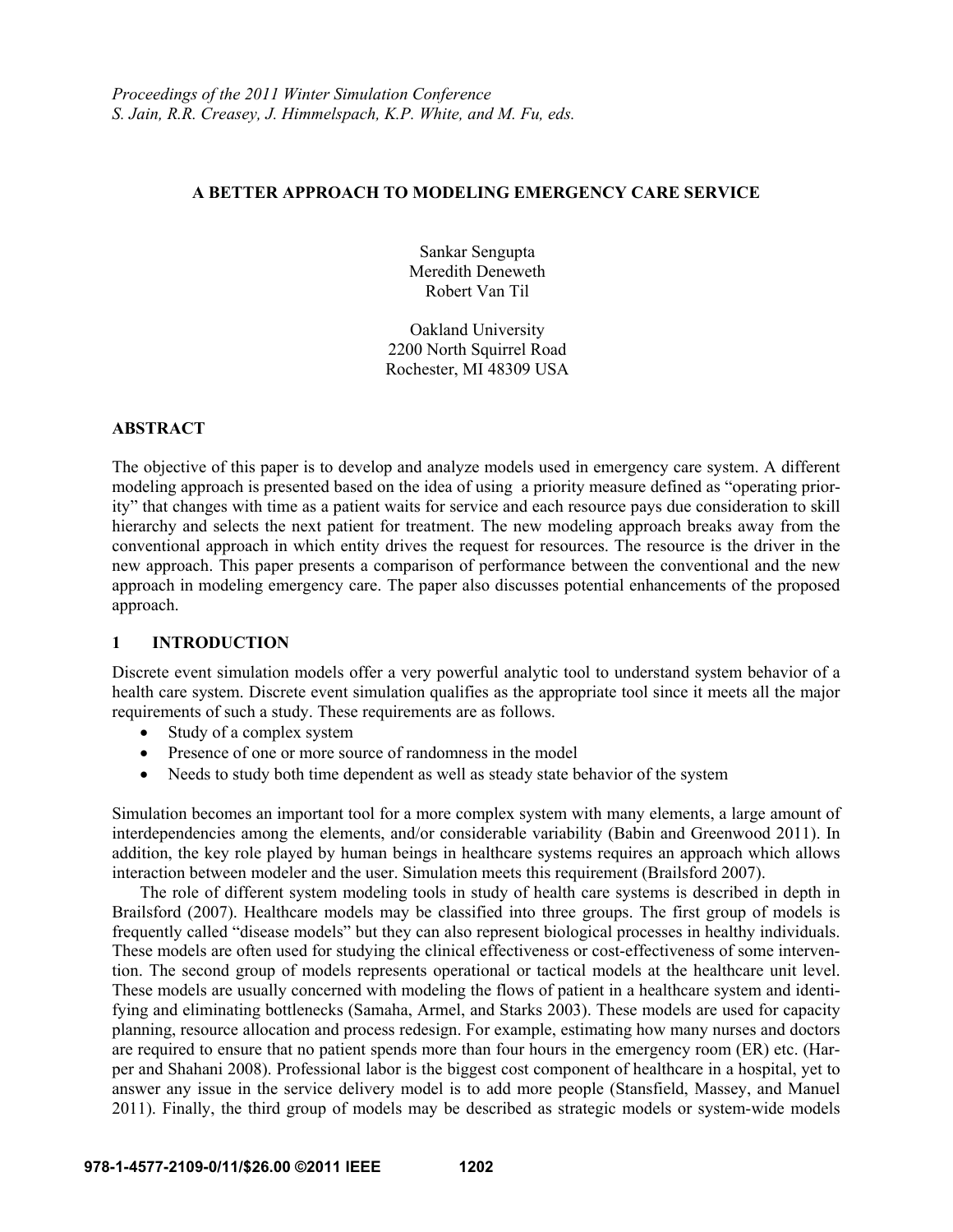which often do not model individual patients at all. Unlike the first two groups where discrete-event model is often used, group three models always use System Dynamics models and answer more long-term and broad-based issues. For example issues such as, how might Electronic Health Record impact upon the health of the next generation of children or how many doctors will the US need in 2030 etc. are addressed by group three models.

 The model presented in this paper conforms to a group two model. In this model of emergency care a hospital is treated as a factory in which a patient travels through the system as an entity. The patient demands different types of resources during its journey. The entity is disposed as it leaves the system. A set of performance measures, either cost or time based, are typically collected from a simulation model. This factory view of a hospital has some limitations while modeling emergency care. In the proposed approach, the resource and not the patient is in the drivers' seat.

## **2 LIMITATIONS OF THE CONVENTIONAL APPROACH**

In the conventional factory view approach, entities join a queue with a priority and wait for resources. Resource is allocated based on priority. Due date, processing time, penalty for being late etc. are some of the elements in the list of priorities. In due date or processing time based priorities entities can remain in the system for a long time, a situation not permitted for patient needing emergency care. A tardy job may or may not have serious implications. We need to be aware of the following limitations.

- A patient with low priority may have a long waiting time before receiving treatment. This is not acceptable since most often severity of the patients' needs increases with time and patient must receive treatment within an acceptable time period. Hospitals are using promise to provide emergency care, within a specified time since arrival, as a differentiator in advertisement campaigns.
- The medical staff that include nurses, junior doctors (residents), senior doctors (attending), specialists, etc., has a skill hierarchy. For example senior personnel, while capable of doing any clinical task will not do so unless the other resources are busy, in order to remain available for higher skilled tasks. Junior personnel, on the other hand, are restricted to a subset of the list of possible clinical tasks. In conventional modeling approach, skill hierarchy is ignored and resources are treated as homogeneous leading to inefficient utilization of resources.

In order to avoid the aforesaid limitations, Hay, Valentin, and Bijlsma (2006) proposes a new modeling approach with the following unique features.

- use of a priority measure defined as "operating priority" that changes with time as a patient waits for service
- each resource pays due consideration to skill hierarchy and selects the next patient for treatment

Both features together are expected to have favorable impact on system performance by lowering the waiting time and leading to better resource utilization.

The next section of the paper describes the salient features of the proposed approach.

## **2.1 The Salient Features of the New Approach**

## **2.1.1 Priority Measure**

The proposed approach uses a priority measure that is based on the severity of the need for service of a patient as the patient arrives. The priority for a patient, unlike in a manufacturing system where priority for a new job may not change with time, must change with time to reflect the reality. Based on clinical condition of the patient a priority is assigned on arrival. For example, a patient with acute respiratory problem will receive higher priority compared to a patient arriving with a minor ailment. The priority of a patient increases with time as a patient waits in the queue. The system status is checked after a fixed time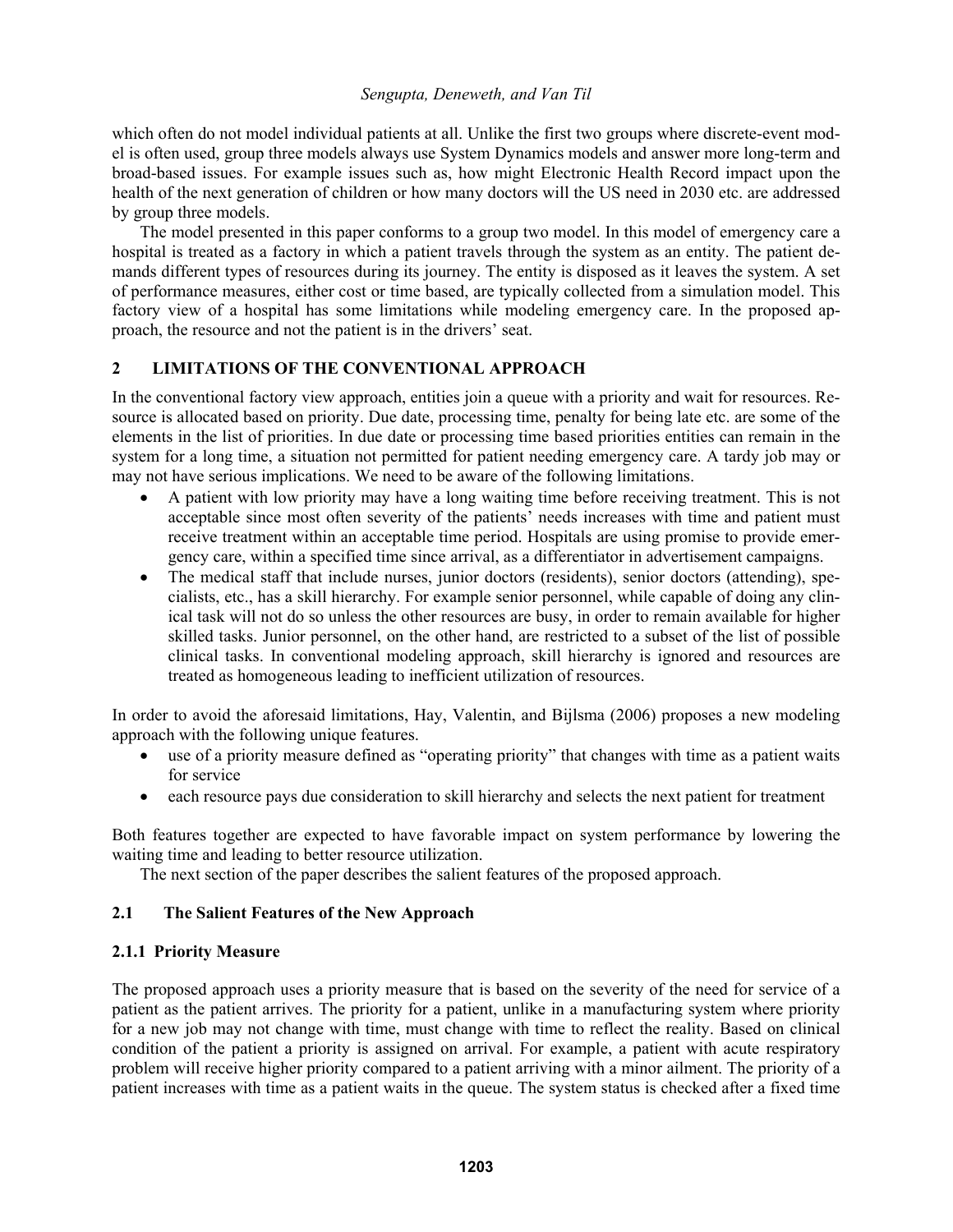interval and patients' priority is updated. The plan has two unique components, which include updating interval and increment in priority based on the clinical condition of the patient.

 In this paper both parameters have been selected in a subjective manner and require further analysis. The updating interval is expected to be small and increment in priority is expected to be dependent on the initial clinical condition of the patient. Table 1 and Table 2 show the increment plan used in this paper.

| Skill                         | <b>Threshold</b> |
|-------------------------------|------------------|
| Treat Resuscitation           |                  |
| Treat RapidAssessment         |                  |
| Treat ConsultwithResident     |                  |
| Treat StandardAssessment      |                  |
| Treat continuitngCare         | 10               |
| <b>Treat SutureLaceration</b> |                  |

Table 1: Attending physician thresholds (from Hay, Valentin and Bijlsma (2006))

|  |  | Table 2: Resident physician thresholds (from Hay, Valentin and Bijlsma (2006)) |  |
|--|--|--------------------------------------------------------------------------------|--|
|  |  |                                                                                |  |

| Skill                         | <b>Threshold</b> |
|-------------------------------|------------------|
| Treat Resuscitation           |                  |
| Treat StandardAssessment      |                  |
| Treat continuiting Care       |                  |
| <b>Treat SutureLaceration</b> |                  |
|                               |                  |

## **2.1.2 Skill Hierarchy**

A patient may be viewed as a job that requires one or more tasks to be performed on it concurrently. Each task represents a well defined medical procedure. In this case a resource unit is likely to have multiple skills thereby being capable of performing multiple tasks. For example, an attending physician is capable of performing a larger number of tasks compared to a resident physician. Each patient stakes a claim for a set of tasks to be performed either concurrently or in a specified order. The objective of this approach is to insure better resource utilization, making sure that a higher skilled resource is not utilized when a lower skilled resource is idle. This is achieved through assigning a threshold value of priority to each task performed by a type of resource. A low level task will have a larger threshold value for a higher priced resource compared to that of a lower priced resource. For example, an attending physician will have higher threshold value for a "treat suture laceration" task compared to that for a resident physician. The value of current priority of a task required by a patient must equal or exceed the threshold value before the resource owning that skill can be requested. Table 1 and Table 2 provided by Hay, Valentin and Bijlsma (2006) offer a better understanding to the readers of skill hierarchy and the concept of threshold value. The threshold skills and level amounts differentiate one resource over another. The authors did not use data from these tables and included them as an example for structure.

# **3 MODEL DESCRIPTIONS**

Arena simulation software (Kelton, Sadowski, and Sturrock 2007) model is used for this study. Patients arrive to the emergency department based on a random inter-arrival pattern. On arrival each patient is assigned a severity measure from a discrete random distribution, based on patient's medical condition and urgency of care required as shown in Table 3. The patient then receives a numerical score as priority measure which is dependent on its severity measure. The patient waits in a queue and the priority measure is updated after a fixed time interval until the patient receives service. The increase in priority measure is also dependent on patient's severity. An updating interval of 5 minutes is used in this model.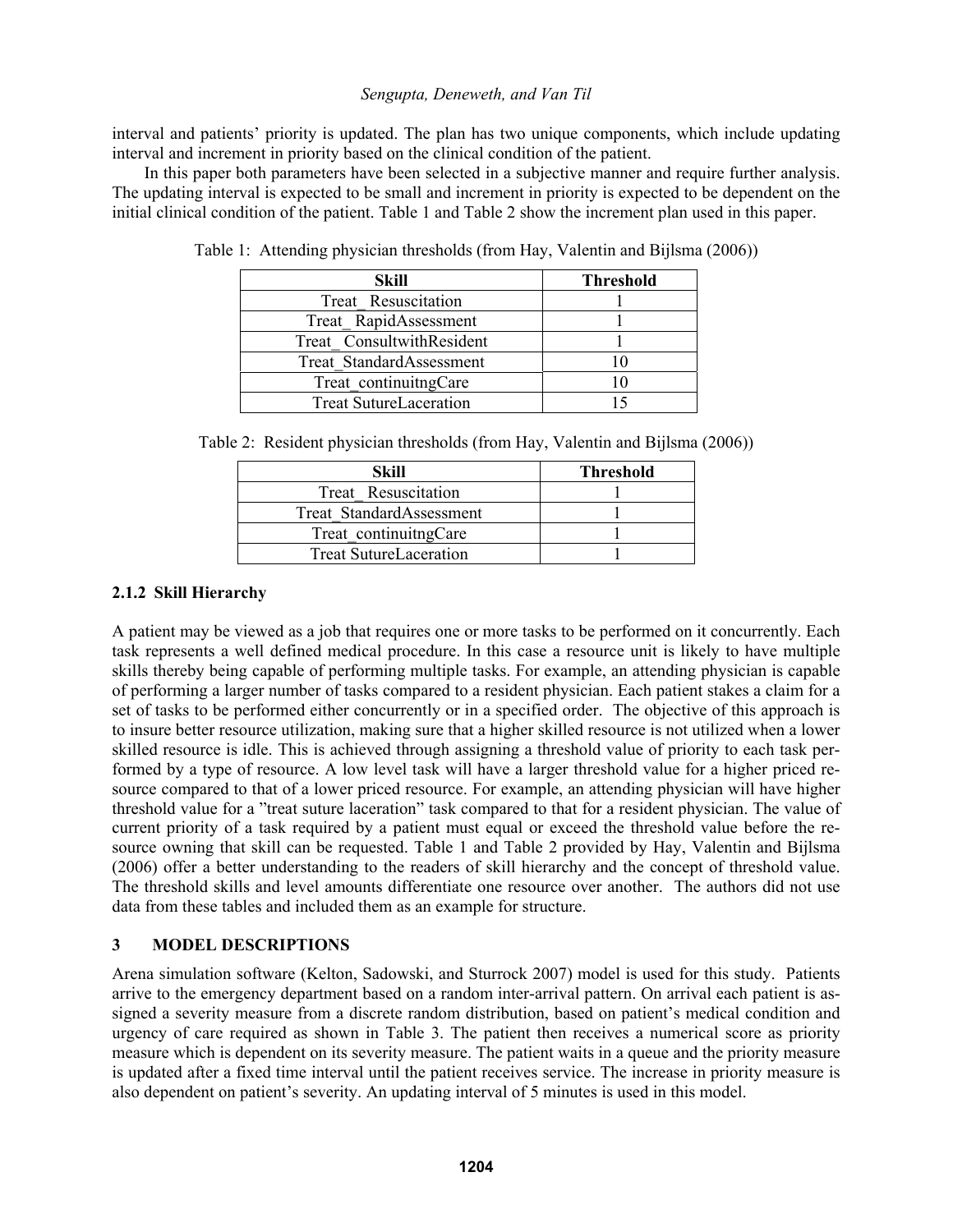| Patient-Mix       | <b>Clinical Priority</b> | <b>Updating Interval</b> | Increment in<br>Priority/Minute |
|-------------------|--------------------------|--------------------------|---------------------------------|
| $70\%$ severity=1 | 20 for severity = $1$    | 3 minutes                | 5 for severity=1                |
| $20\%$ severity=2 | 10 for severity $=2$     | 3 minutes                | 2 for severity=2                |
| $10\%$ severity=3 | 5 for severity $=3$      | 3 minutes                | 1 for severity= $3$             |

Table 3: Patient mix and priority updating plan

 The nurses, resident physicians and attending physicians constitute the three types of resources used in this model. As described earlier in this paper, updating the priority measure periodically and paying attention to resource hierarchy, are the distinguishing features of this model. Each resource searches the patient queue in a way so that a resource will not access a patient unless the patient's priority equals or exceeds the threshold for the resource and no resource in the lower levels of the hierarchy is idle. Table 4 shows the threshold values in the simulation with the nurse (Resource Type 1) having the lowest threshold value, being able to service patients with lower needs. The attending physician (Resource Type 3) requires a much larger threshold and services only the more severe patients.

Table 4: Threshold value for different resources

| Resource Type | Threshold Value |
|---------------|-----------------|
|               |                 |
|               |                 |
|               |                 |

 Features of Arena such as, "wait and signal" and "copy" have been used to model the search of patient queue by a resource. Table 5 lists all the inputs used in the Arena model. Table 6 lists the outputs received from the model.

|         | Inter-arrival time distribution                     |
|---------|-----------------------------------------------------|
| $2_{-}$ | Levels of severity of a patient                     |
| 3.      | Severity and clinical priority relationship         |
|         | Priority updating interval                          |
| 5.      | Priority updating scheme                            |
| 6.      | Categories of resources used                        |
| $\tau$  | Threshold of priority for each category of resource |
| 8.      | Number of units of each resource                    |
|         | Patient service time                                |

Table 5: List of inputs

#### Table 6: List of outputs

| Average waiting time in system |
|--------------------------------|
| Average time in system         |
| Utilization of resources       |

 The simulation model is analyzed as a non-terminating system. The data from a long simulation run is used to identify the transient period. The method of batch-means is used to estimate the performance measures. The following measures of performance are of interest in this study.

- average waiting time
- average time spent in the system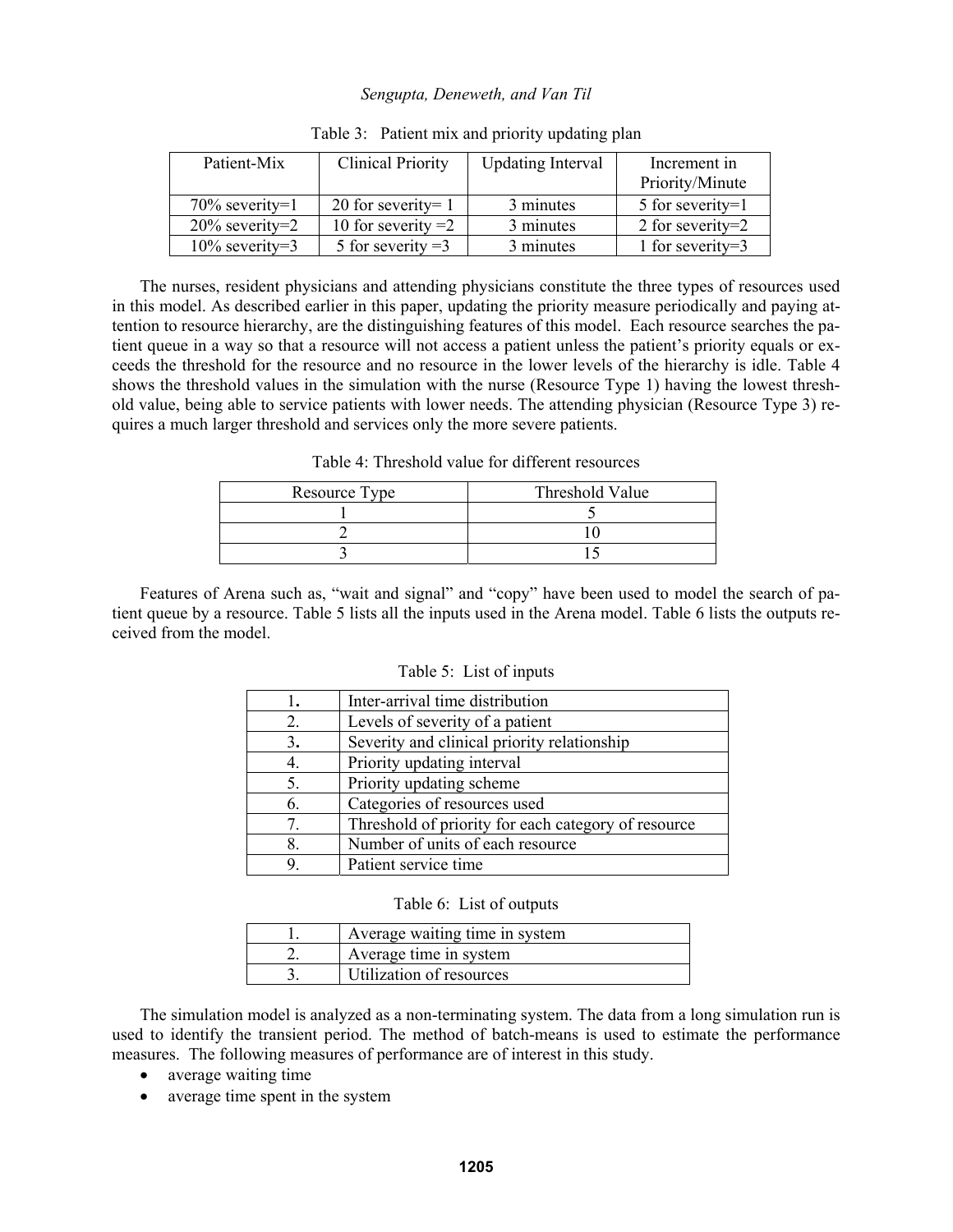utilization of resources

 The basic model used three types of resources and included one unit in each of the three categories such as nurse, resident and attending physician.

 Two different scenarios have been compared in the first study. In the first scenario, we have used skill hierarchy for the resources and a threshold value for each resource. The second scenario treated the three categories of resources as homogeneous and modeled them as three units of identical resource. In the first scenario as shown in Figure 1, termed as the proposed approach, the resource is the driver as each unit of resource searched the patient queue and selected a patient, when successful, for service.



Figure 1: Proposed approach

 In the second scenario as shown in Figure 2, termed as the Previous approach, the patient is the driver and demanded access of resource and seized an idle unit. It is expected that compared to the second scenario, the first scenario will lead to better resource utilization at the expense of higher time in system. This expectation is confirmed by simulation results.



Figure 2: Previous approach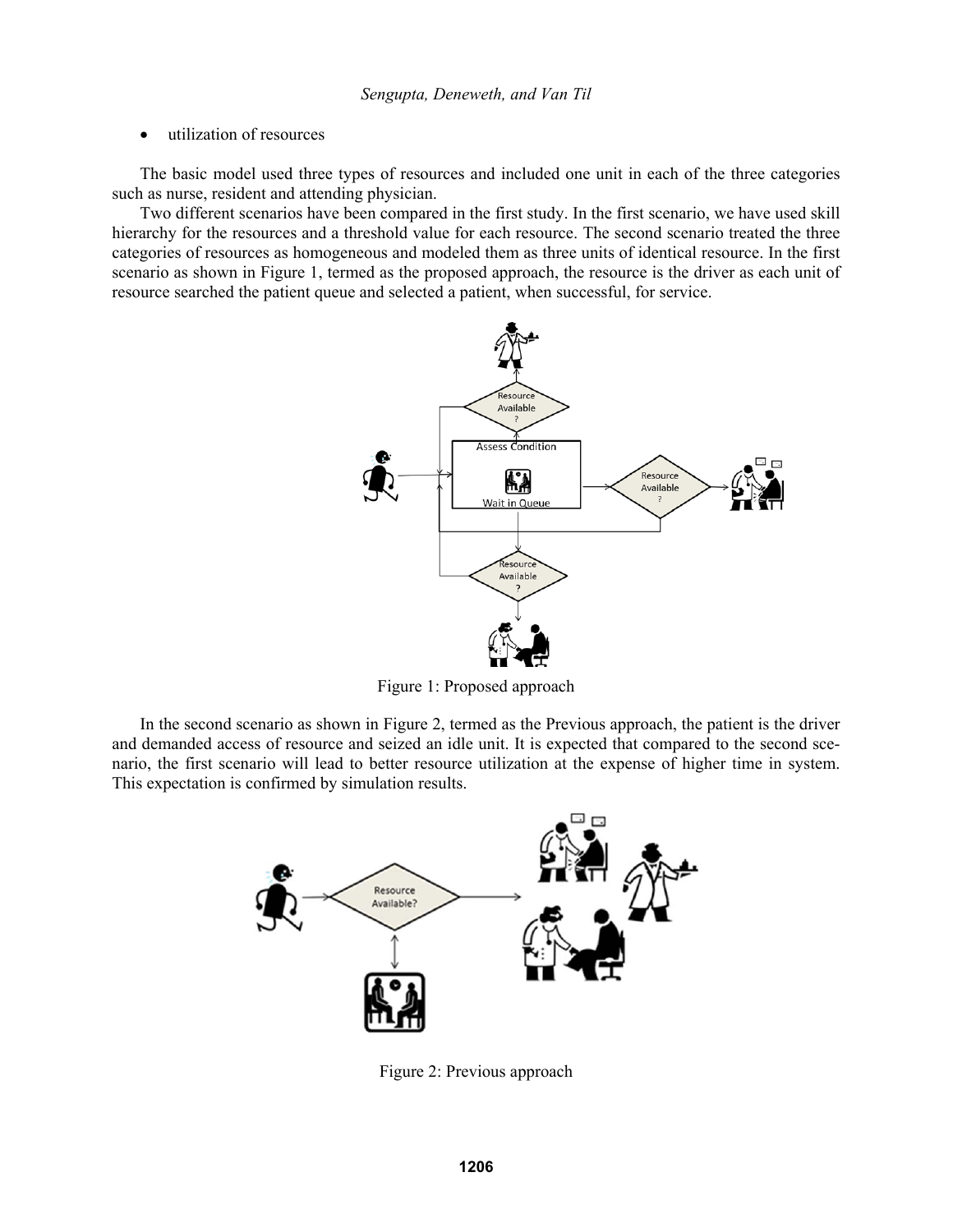The second type of analysis on this model was to look at the allocation of multiple resources and the average time a patient spends in the queue. The first study used one of each resource (attending, resident and nurse). Simulation trials with various combinations of resources were run using the model to measuring the number of each resource, utilization and total time the patient waited in the waiting room (queue) before receiving appropriately assessed medical attention. For example, the first trial involved a total of 5 resources; 3 nurses, 1 resident and 1 attending. The second trial involved a total of 5 resources as well, but with 2 nurses, 2 residents and 1 attending. Each combination trial ran non-terminating for 90 days or 129,600 minutes. When a patient was assigned to a resource, the resource became unavailable to another patient for a time given by a triangular distribution of 15, 30 and 45 minutes. During this time, the next patient in the same severity level must wait in the queue or be assigned to another available resource meeting his level of criteria. Fourteen combinations of the three types of resources were simulated to include 2-4 nurses, 1-4 residents and 1-4 attending physicians. The wait time was recorded and confirmed to have under a 5% half width to be of verified statistical significance. A lower average wait time with additional total resources is expected to be confirmed by the simulation results.

### **4 RESULTS**

Table 5 displays the utilization of each type of resource comparing scenario I and scenario II. The simulation shows the lower level resources (nurse and resident) are more utilized in scenario I than in scenario II. The average time in queue is longer in scenario I (the proposed approach), than in scenario II (the previous approach).

| $Resource \setminus Utilization$ | <b>Scenario I (Proposed Approach)</b> | <b>Scenario II (Previous Approach)</b> |
|----------------------------------|---------------------------------------|----------------------------------------|
| <b>Type 1 (Nurse)</b>            | 74.2%                                 | 64%                                    |
| <b>Type 2 (Resident)</b>         | 64.4%                                 | 64%                                    |
| <b>Type 3 (Attending)</b>        | 46.8%                                 | 64%                                    |
| <b>Average Time in Queue</b>     | 36.4 minutes                          | 34.6 minutes                           |

Table 5: First analysis simulation results

 Figure 3 exhibits the results of several simulation runs with multiple resource combinations. The number of each resource per trial is shown by differentiating color in a bar graph. The line graph displays the corresponding average time in the waiting room from the given trial. The trials started with a total of 5 resources and went up to a total of 12 resources.

 It must be emphasized that parameters used in this study are based on estimates by persons familiar with the problem. The authors did not estimate any parameter based on analysis of historical data. The authors plan to use real world data to drive this model as part of a future project with a local hospital.

#### **4.1 Analysis of Results**

The results show the proposed approach leads to a better distribution of resource utilization. A higher skilled resource such as an attending physician is available to perform other more skilled medical tasks that are not covered by other resources. The study also shows a statistically significant difference in average time in queue between the two scenarios. The first scenario is expected to lead to larger time in queue because of threshold based allocation of resource and adherence to the rules of hierarchical resource structure.

 The results displayed in Figure 3 show the resource allocation trials where the more resources added, the lower the wait time for the patient. The total number of resources did not strictly line up with the corresponding time in queue For example, the first set of trials had 3 nurses, 1 resident and 1 attending. The second trial had the same total of 5 resources but had a much less average waiting time allocating 2 nurses, 2 residents and 1 attending. Therefore the allocation of type of resource was shown to make a difference rather than total resources. The trial with 3 nurses, 1 resident and 1 attending demonstrated having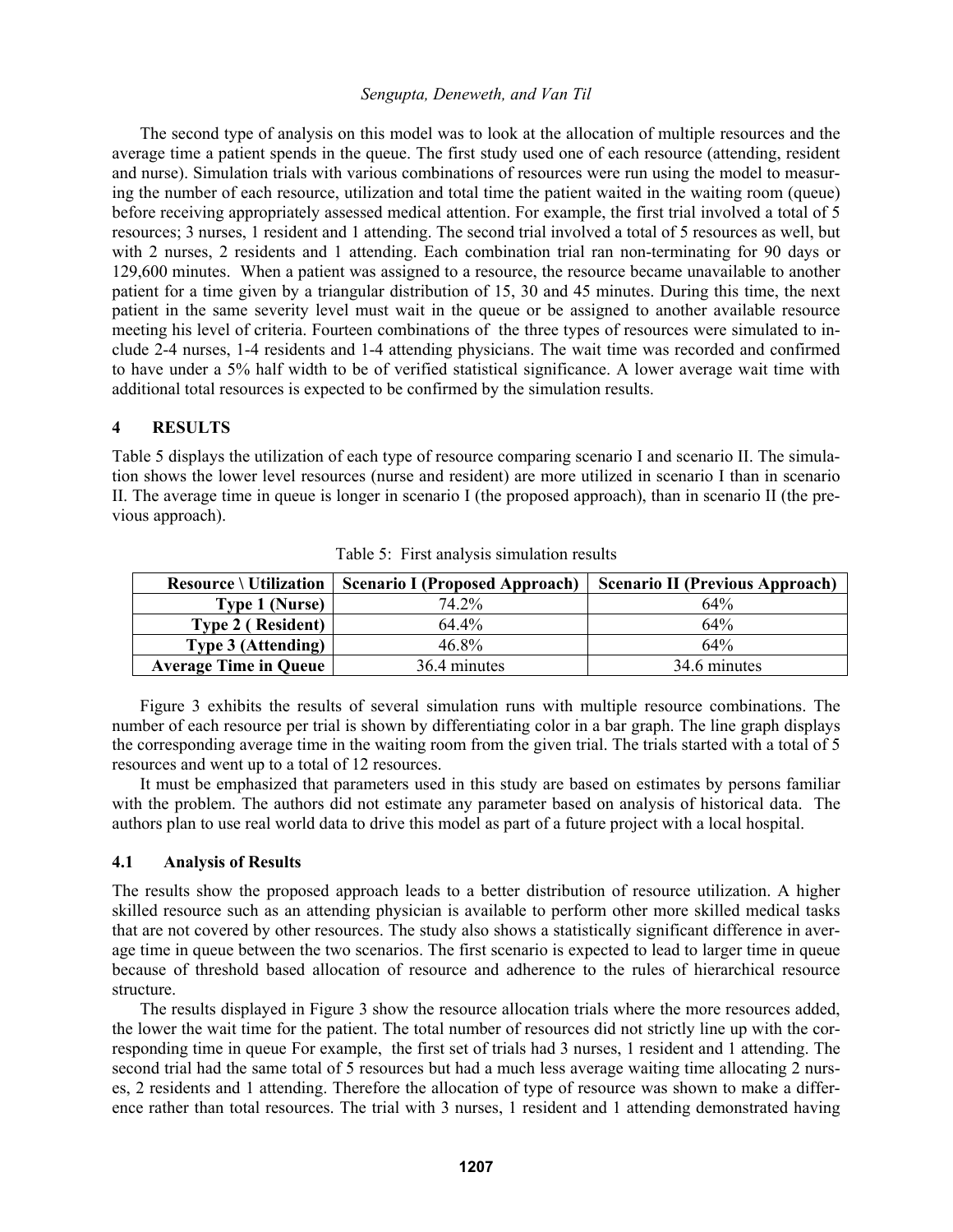more lower paid staff did not pay off. Higher level staff is needed to take care of more critical patients in a timely manner.



Figure 3: Second analysis, numbers of resources by trial and time in waiting room

 Figure 3 also shows the smallest average wait time did not come from the trial with the most resources. The lowest average wait time of 11.02 minutes was found with the total number of resources of 10 allocated by 4 nurses, 3 residents and 3 attending physicians. When additional residents and or attending were added to the model, the average waiting time of the patient did not decrease. The second lowest average wait time of 11.05 minutes (.03 minutes or 1.8 seconds less than first place) had a total number of 9 resources with 4 nurses, 3 residents and 2 attending physicians.

## **4.2 Statistical Analysis**

Each measure was estimated with 5% or better relative precision. The difference in average time in queue between the two operating procedures is statistically significant at 5% level of significance.

# **5 DISCUSSION**

The proposed modeling approach offers an operating procedure that leads to better utilization of resources. This approach guarantees that a higher priced resource is not put into service until all lower priced resources are utilized. This makes good business sense as well as making sure that persons with specialized skills are available to handle more difficult tasks. The major inputs are as follows.

- different categories of severity that should be included in the model
- priority scale to be used upon arrival of a patient
- priority updating scheme
- threshold value for each resource

Each input is subjective in nature and demands that the modeler has the required medical knowledge.

 This study has taken a simplistic view of patient's needs whereby all the needs of a patient can be taken care of by any one of the resources. In reality a patient may be viewed as a job that requires service from a number of different resources either concurrently or sequentially where some of the resources pro-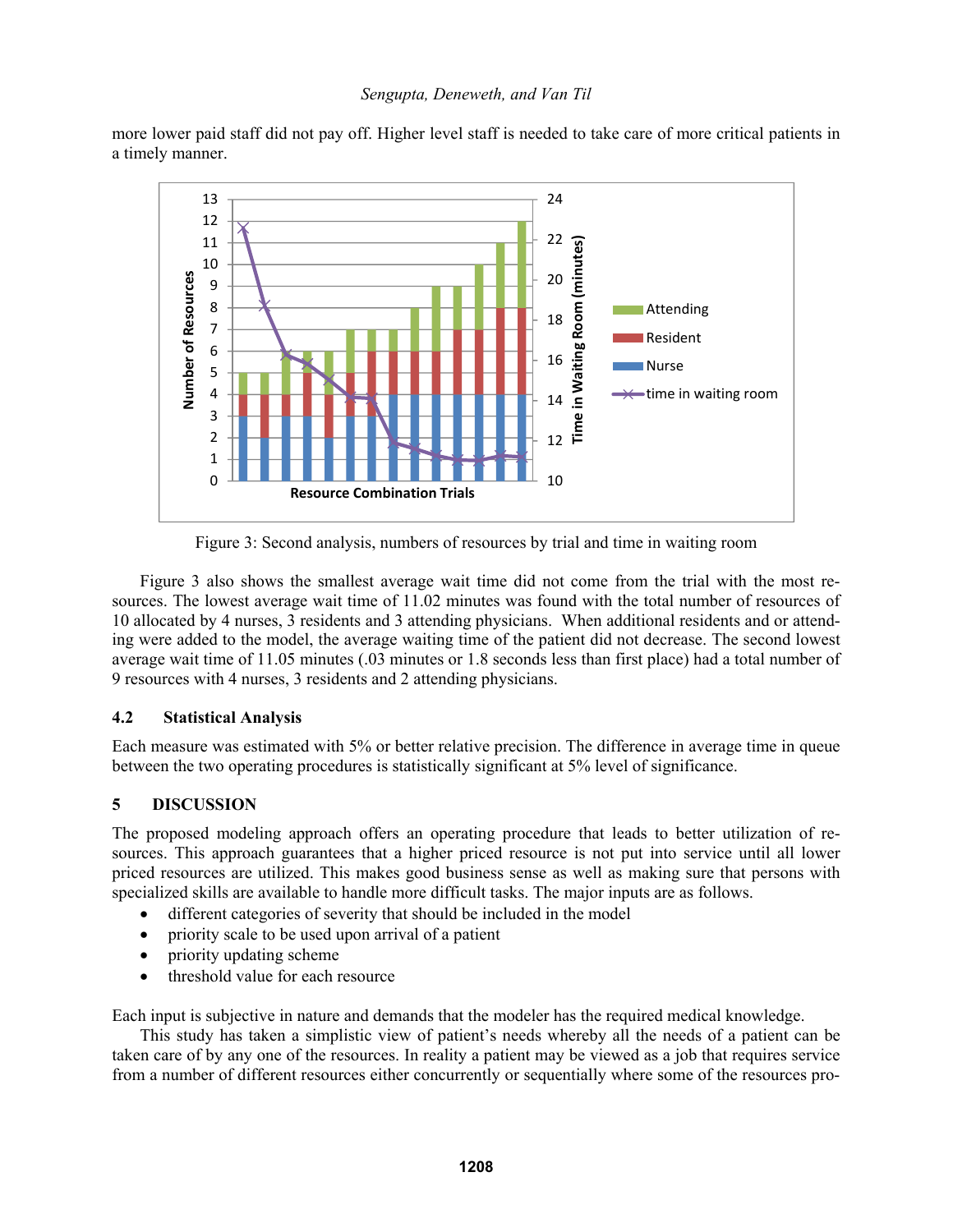vide unique services. The authors plan to expand this model as a variant of a job shop to derive more insights into system behavior.

 The additional resources lowered the time a patient spent in the waiting room (queue). However, does the cost (measured by utilization) of an additional physician or nurse reflect in the time saved in the waiting room for a patient? For example, the difference between the first and second shortest average wait time was .03 minutes and one attending physician. Is the cost of one physician worth .03 minutes of an average patient's life?

 A balance of all three levels of resources represented in this paper are needed to create a lower wait time for a patient entering the emergency room. Using 3 low level nurses and only 1 resident and 1 attending led to a longer average time for a patient to wait to seek medical attention. The analysis also showed that larger amounts of higher skilled workers did not significantly benefit the patient's wait time. Figure 3 shows that when the number of the resident resource went from 3-4, the average total wait time for the patient did not improve.

 The proposed simulation model offers a decision making tool to arrive at operating conditions that meets specific goals. For example, low waiting time prior to receiving service at an ER unit is used as an advertisement tool by different hospitals. A local hospital claims to guarantee an upper bound of 29 minutes for waiting time in the ER Unit. The website for many hospitals have live current waiting room times posted for customers to view.

 In the future, the proposed model can be combined with an optimization procedure to arrive at optimal values of a set of control variables. The future enhancements to this model are as follows.

- Modeling each patient's needs as a set of medical tasks or procedures and treating the problem as a job shop
- Solving the problem as a multi-criteria optimization problem

## **6 LIMITATIONS AND CONCLUSION**

The goal of this paper was to assign resources to appropriate level patients based on initial condition at arrival. If the level of patient was not present, the medical professional was free to do other work. The paper was not based on empirical study. It only shows the structure for the approach. The medical condition of the patients was used to allocate resources and not to diagnose or repair condition. Processing time of the patients did not depend on severity of medical condition of each patient.

 Bed assignments are often a constraint in problems involving a medical facility. It was not considered in this study.

 The proposed modeling approach offers an operating procedure that leads to better utilization of resources.

## **REFERENCES**

- Babin, P., and A. Greenwood, A. 2011. "Discretely Evaluating Complex Systems." *Industrial Engineer Magazine* 43(2):34-38.
- Brailsford, C. S. 2007. "Tutorial: Advances and Challenges in Healthcare Simulation Modeling." In *Proceedings of the 2007 Winter Simulation Conference*, edited by S. G. Henderson, B. Biller, M.-H Hsieh, J. Shortle, J. D. Tew, and R. R. Barton, 1436-1448. Piscataway, New Jersey: Institute of Electrical and Electronics Engineers, Inc.
- Harper, P. R., and A. K. Shahani. 2008. "Modeling for the Planning and Management of Bed Capacities in Hospitals." *Journal of the Operational Research Society* 53:11-18.
- Hay, M. A., E. C. Valentin, and R. A. Bijlsma. 2006. "Model Emergency Care in Hospitals: A Paradox- The Patient Should Not Drive the Process." In *Proceedings of the 2006 Winter Simulation Conference*, edited by L. R. Perrone, F. P. Wieland, J. Liu, B. G. Lawson, D. M. Nicol, and R. M. Fujimoto, 439-445. Piscataway, New Jersey: Institute of Electrical and Electronics Engineers, Inc.